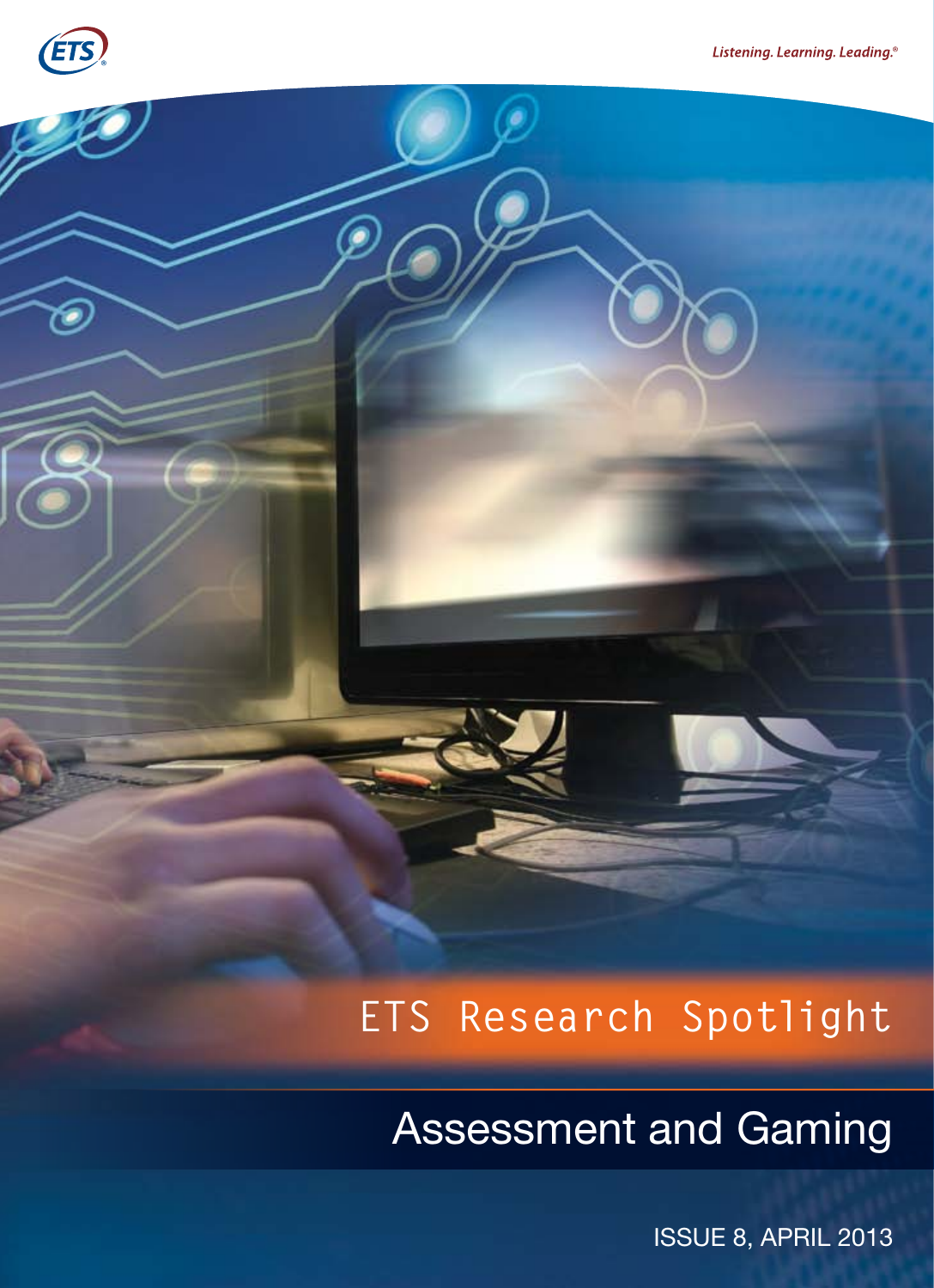### Foreword

 $\blacktriangle$  $\triangle$  $\blacktriangle$  $\triangle$  $\blacktriangle$ 

 $\triangle$  $\triangle$ 

 $\blacktriangle$ 

 $\blacktriangle$  $\triangle$  $\blacktriangle$ 

### **ETS Research Spotlight**

ISSUE 8

APRIL 2013

**Senior Editor:** Jeff Johnson

**Contributing Editor:** Hans Sandberg

**Copy Editor:** Eileen Kerrigan

**Layout:** Sally Acquaviva

**Cover Design:** George Barrett

Views expressed in this report are those of the authors and do not necessarily reflect the views of the officers and trustees of Educational Testing Service.

Digital copies of this report can be downloaded free of charge from: **www.ets.org/research/spotlight8**

To comment on any article in this issue, write to: **RDWeb@ets.org**



omputer games and mobile apps have become ubiquitous, and are quickly spreading to the world of education, where educators and entrepreneurs are exploring new ways to use electronic games as educational tools.

We should therefore not be surprised at the growing interest in gamebased assessments, but how do we make sure that games that claim to be educational live up to their promise? How do we build games that both support education by conveying and encouraging learning, and allow educators and educational policymakers to learn about what the students have learned?  $\triangle$  $\blacktriangle$  $\triangle$  $\blacktriangle$  $\triangle$  $\blacktriangle$  $\triangle$ 

The featured research synopsis in this issue of *ETS Research Spotlight*  $\triangle$  $\triangle$ 

- summarizes an essay titled *Three Things Game Designers Need to Know About*   $\triangle$
- *Assessment*, which appeared as a chapter in a book on game-based assess- $\triangle$
- ment. The lead author of the essay was Robert J. Mislevy, ETS's Frederic M.  $\triangle$
- Lord Chair in Measurement and Statistics. Mislevy and his co-authors based  $\triangle$
- the essay on their experiences using evidence-centered design as part of a team of researchers from the Cisco Networking Academy to develop edu- $\triangle$  $\triangle$ 
	- cational games that Cisco® could use when training networking students.

This work began in the late 1980s and early 1990s, using a simulation prototype called NetPASS, and eventually resulted in an "epistemic game" called Aspire. The essay reflects 10 years of work growing from a pioneering collaboration between researchers from ETS and Cisco on simulation-based assessment, and provides lessons for computer game designers working to develop educational games and game-based assessments. It was thanks to such rigorous research that Aspire became a successful tool for education, and one of the main lessons of this article is that we have to take learning and assessment seriously when developing educational games and new forms of assessment.  $\triangle$  $\triangle$  $\triangle$  $\triangle$  $\triangle$  $\triangle$  $\triangle$  $\triangle$  $\triangle$  $\triangle$  $\blacktriangle$ 

- This essay is part of a growing body of work on game-based assessment, a  $\triangle$
- field that ETS and its researchers are taking seriously. We are fortunate to be  $\blacktriangle$
- able to draw on a broad range of sciences and tap into seasoned experts  $\blacktriangle$
- such as Robert Mislevy and his colleagues. For anybody venturing into this new field, this article provides a natural starting point.  $\triangle$  $\blacktriangle$

- Ida Lawrence,  $\blacktriangle$
- Senior Vice President,  $\triangle$
- Research & Development  $\triangle$  $\blacktriangle$

Copyright © 2013 by Educational Testing Service. All rights reserved. ETS, the ETS logo, LISTENING. LEARNING. LEADING., GRE, TOEFL and TOEIC are registered trademarks of Educational Testing Service (ETS). CBAL and THE PRAXIS SERIES are trademarks of ETS. All other trademarks are the property of their respective owners. 21913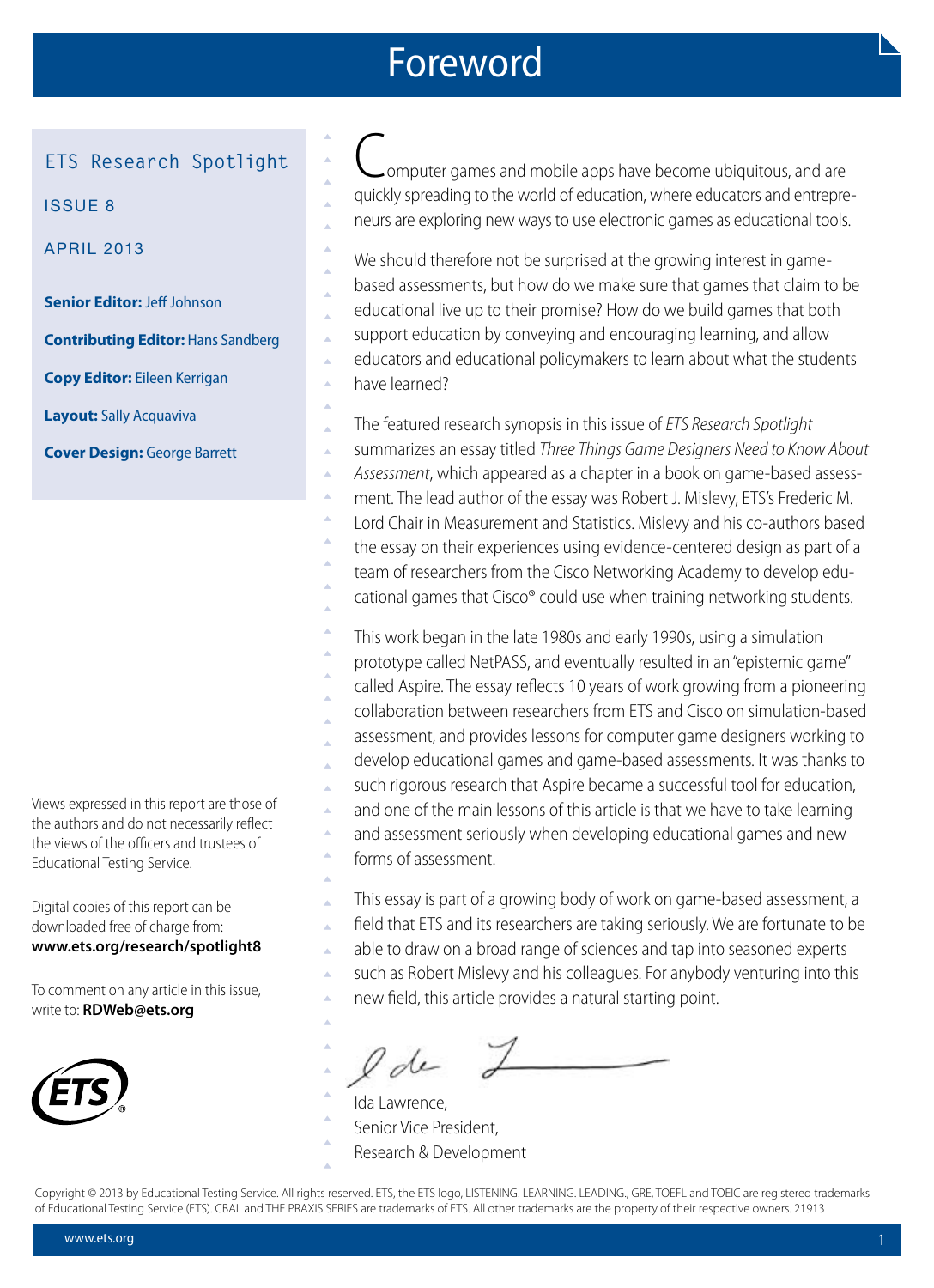#### **FEATURED RESEARCH SYNOPSIS**

### Three Things Game Designers Need to Know About Assessment

#### **Introduction**

*Three Things Game Designers Need to Know About Assessment* is an essay that discusses an emerging field where computer game development and educational assessment are coming together. The essay also discusses the role of evidencecentered design (ECD) for building games that are potentially both engaging and able to capture reliable and valid evidence of learning.

The three things game designers need to know are:

1. Assessment and game design are based on the same principles of learning.

#### *Editor's note: The full reference list appeared in the original work, which was:*

Mislevy, R. J., Behrens, J. T., Dicerbo, K. E., Frezzo, D. C., & West, P. (2012). Three things game designers need to know about assessment. In D. Ifenthaler, D. Eservel, & X. Ge (Eds.), Assessment in game-based learning: Foundations, innovations, and perspectives (pp. 59–81). New York, NY: Springer New York.

- 2. Assessment design isn't fundamentally about tasks and scores, but about the structure of reasoning — reasoning from what students say and do, to understand what they know and can do.
- 3. Designers of game-based assessments must consider key constraints of both assessment and game design right from the start.

The essay is by Robert J. Mislevy of ETS and co-authors John Behrens, Kristen DiCerbo, Dennis Frezzo, and Patti West.<sup>1</sup> It appears as Chapter 5 of Assessment in Game-Based Learning: Foundations, Innovations, *and Perspectives,* published by Springer and edited by Dirk Ifenthaler, Deniz Eservel, and Xun Ge. The book brings together international experts to address both theoretical and practical aspects of learning in a computer-based games setting, including key issues in research, methodology, assessment, and technology.

The 488-page volume has three parts. *Part one* provides the background for game-based learning and assessment and discusses what game designers need to know in order to build games that also are valid and efficient tools of assessment. *Part two* explores new ways of evaluating learning in

<sup>&</sup>lt;sup>1</sup> John Behrens, Kristen DiCerbo, Dennis Frezzo, and Patti West worked at Cisco when the article was written. Frezzo continues to work for Cisco, while Behrens and DiCerbo now work for Pearson®. West is currently at Santa Fe College.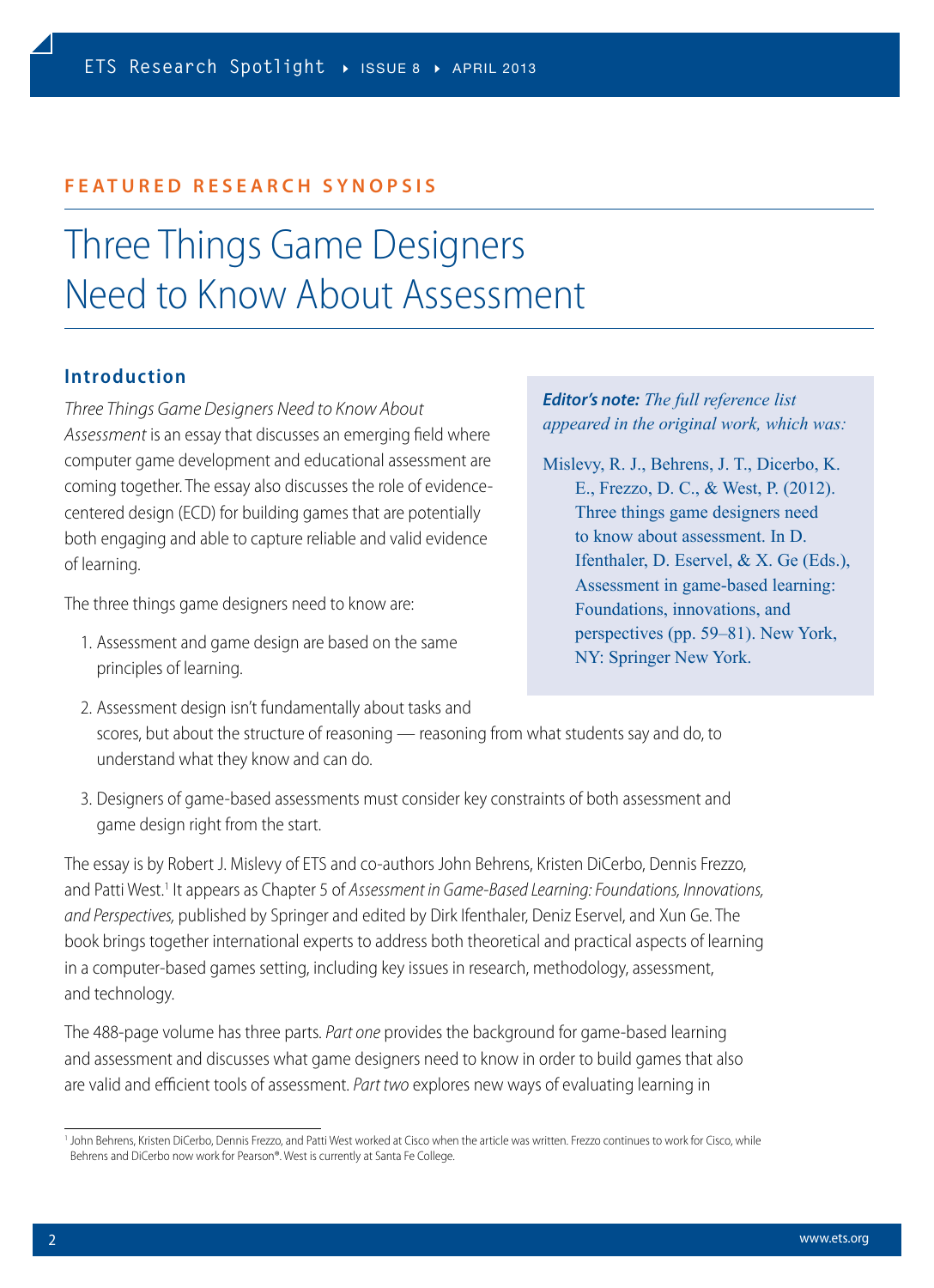computer-based gaming environments that can provide both individualized assessment and feedback to learners. *Part three* explores the latest empirical research findings and successful examples of game-based assessment.

The authors of *Three Things Game Designers Need to Know About Assessment* believe that combining these fields opens new opportunities for educational assessment, but also warn that the process comes with significant challenges. The essay highlights the need to bring together diverse expertise in order to meet these challenges, and recommends using evidence-centered design to create tasks that are not only interactive and engaging, but also provide useful evidence of what test takers know and can do.

#### **The relation between assessment and game design**

For the authors, both assessment and game design seek to engage people by placing them in situations where they must apply knowledge to face challenges. The authors stress that, while game designers focus on engaging the player, assessment designers focus on getting information that reveals what people have learned. These are different — but not necessarily mutually exclusive — constraints.

Building on the principles of learning, the authors note that humans excel at pattern recognition, whether it is interpretation of sounds, cultural knowledge, or interpersonal behavior. Humans can become experts at certain tasks or experts in a field through reflective practice and by learning from feedback. The authors propose that such expert skills can be developed using a computer game's simulated environment, which places an individual in challenging situations and then provides feedback in response to choices made during the game play. An individual participant learns while pushing his or her capabilities to the limit in a highly motivated state.

*While game designers focus on engaging the player, assessment designers focus on getting information that reveals what people have learned. These are different but not necessarily mutually exclusive — constraints.*

The authors see Cisco Networking Academy's Aspire as an example of an "epistemic" educational game,<sup>2</sup> which allows a player to develop certain professional knowledge and skills. The players of Aspire act as networking consultants in a virtual world designed to assess their ability to not only design and troubleshoot networks, but also work with customers and make business decisions.

Interaction plays a key role in games and game-based assessments, and it can be used as a feedback loop, according to the authors. A computerized adaptive test can present the test taker with a complex interaction loop, where each response leads to new tasks and new levels of difficulty. Games function in a similar way, allowing the player to move along different paths and levels depending on the skills he or she reveals. The authors

<sup>&</sup>lt;sup>2</sup> The term "epistemic games" comes from David Shaffer at the University of Wisconsin at Madison, and refers to games in which a player develops reallife professional skills, knowledge, identities, values, and epistemology (SKIVE).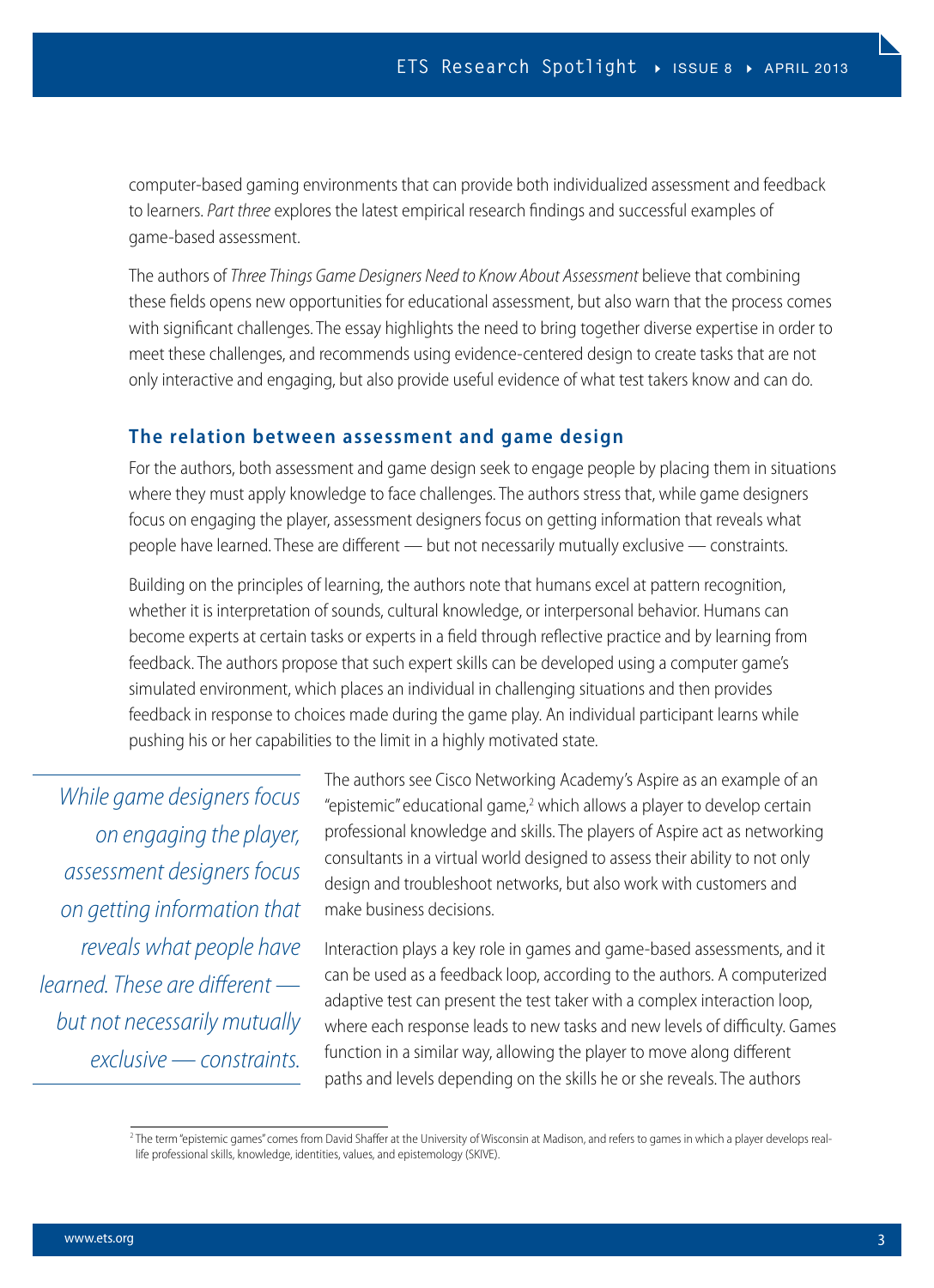argue that while both games and computer-based assessments are compatible and build on learning principles, game-based assessment comes with design constraints that reflect the goal of measuring the players' knowledge and skills.

#### **The structure of reasoning is central to assessment design**

In order to function well as an assessment, the authors argue, a game must be designed so that it captures information about the gamers' thought processes. Traditionally, tests have been thought of as collections of questions, or items. The test-taker responses result in assessment data that applied statisticians, or psychometricians, analyze using a range of statistical models and functions. Getting good assessment information from a

*The authors argue that while both games and computer-based assessments are compatible and build on learning principles, gamebased assessment comes with design constraints that reflect the goal of measuring the players' knowledge and skills.* 

game, Mislevy et al. point out, may require models that allow for appropriate use of data not only from the results of test-taker actions, but also from the processes they used to achieve those results.

Some game-based assessments are evaluated using relatively simple models that count the number of correct answers, but the authors note that the level of complexity and the challenges to measuring the performance increases in simulated game environments where action sequences can be tracked and time stamped. This requires more than just adding up a numerical score. For the assessment developer, this raises questions about targets of inferences, sources of evidence, and ways of evaluating the activity, which the writers see as essential for determining what the player learns during the game.

Next, the authors introduce the ECD approach and explain how ECD-based models can be used to design assessments based on more complex interactive activities like Aspire. They assert the need to consider reliability and validity in order to extend the toolkits we need when drawing inferences from gamebased assessments. As game-based assessments become more complex, Mislevy et al. point out, they can present more of a challenge here because test takers face different situations as they move through the game and may choose different paths depending on their responses.

*Getting good assessment information from a game, Mislevy et al. point out, may require models that allow for appropriate use of data not only from the results of test-taker actions, but also from the processes they used to achieve those results.*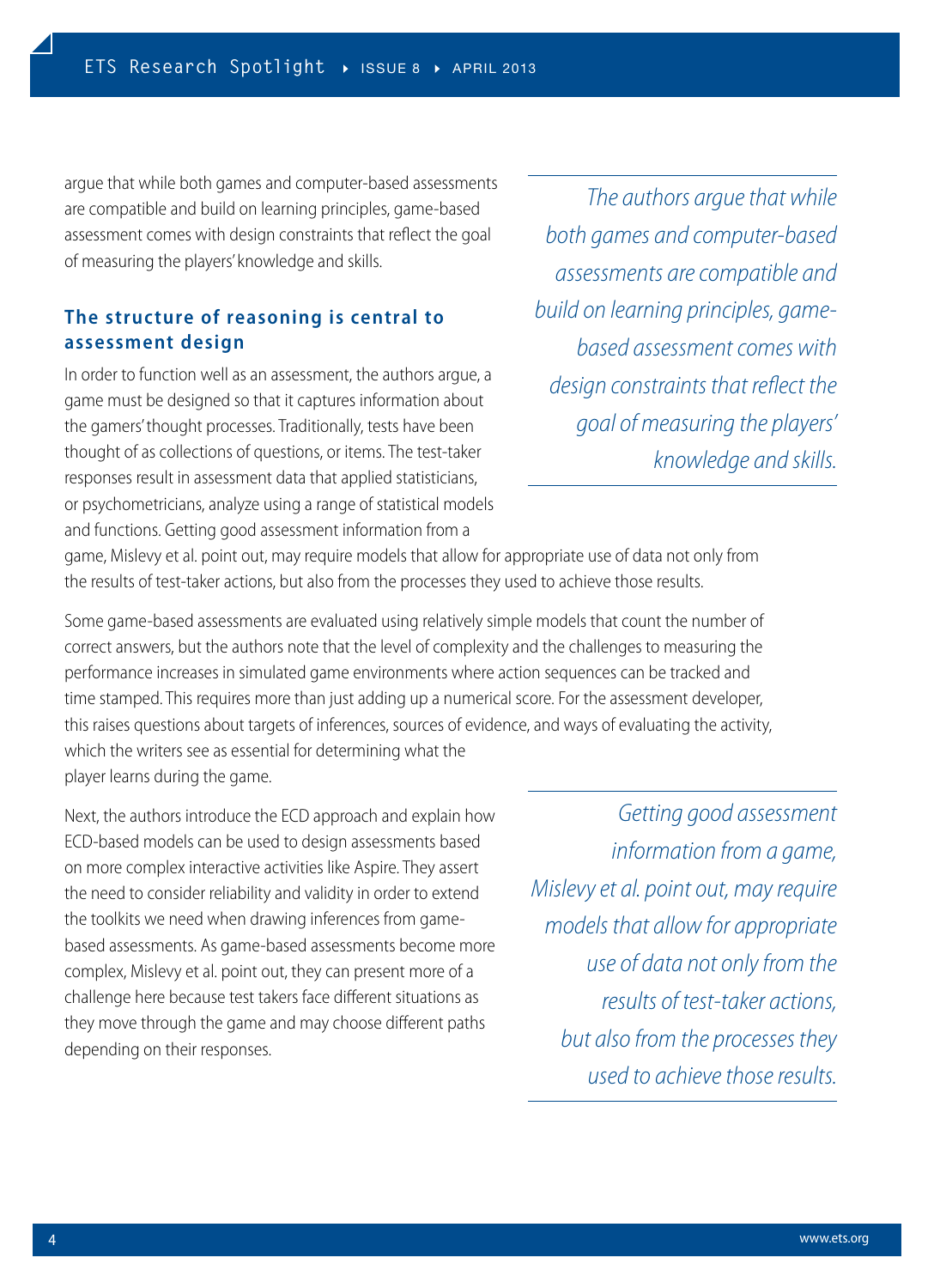The authors believe that these challenges to managing evidence can be addressed by adapting some existing psychometric methodologies and point to two examples:

- **•** diagnostic classification models (analyze multidimensional feedback with many categorical variables representing skills underlying a test)
- **•** Bayesian inference networks (analyze uncertainty and outcomes by combining common-sense knowledge and observational evidence in a graphical statistical model)

The authors write that game designers need not master these models, but that they should be familiar enough with them to use them effectively. The models are important for developing games because they allow the designers to see how different actions, situations, and modes of play affect both the evidence gathered and the level of engagement.

When it comes to validity, the authors see a more complex challenge for game-based assessments: It is not clear, for example, that the problem-solving skills acquired playing a game like World of Warcraft® transfer into skills that are useful in the real world. According to Mislevy et al., the "question of transfer is a critical aspect of validity in game-based assessment."

Following Messick (1994<sup>3</sup>), they stress the need for game designers to leave the right features in and leave overly distracting features out of the system. The focus of assessment designers in this context should be on student actions that reflect the underlying principles of the system about which the students are learning.



Designers of game-based assessments must consider key constraints of both assessment and game design right from the start.

#### **Key constraints should be addressed early on**

The authors argue that assessment and game designers need to address early on the key constraints that they must meet for the game environments to be useful as educational assessments. The product should be able to both engage students and provide useful assessment information.

The authors argue that "to first design a great game, then try to figure out 'how to score it,' is not a good way to design a gamebased assessment" (p. 75). A number of problems will occur if the developers have not tried to address key constraints early on in the process. Instead, the assessment designers should begin by considering both key assessment principles and those for

<sup>3</sup> Messick, S. (1994). The interplay of evidence and consequences in the validation of performance assessments. *Educational Researcher*, 23(2), 13–23. Messick states, "The issue, as always in test validation, becomes the nature of the evidence accrued to counter the two major threats to construct validity, namely, construct underrepresentation (which jeopardizes authenticity) and construct-irrelevant variance (which jeopardizes directness)" (p. 14).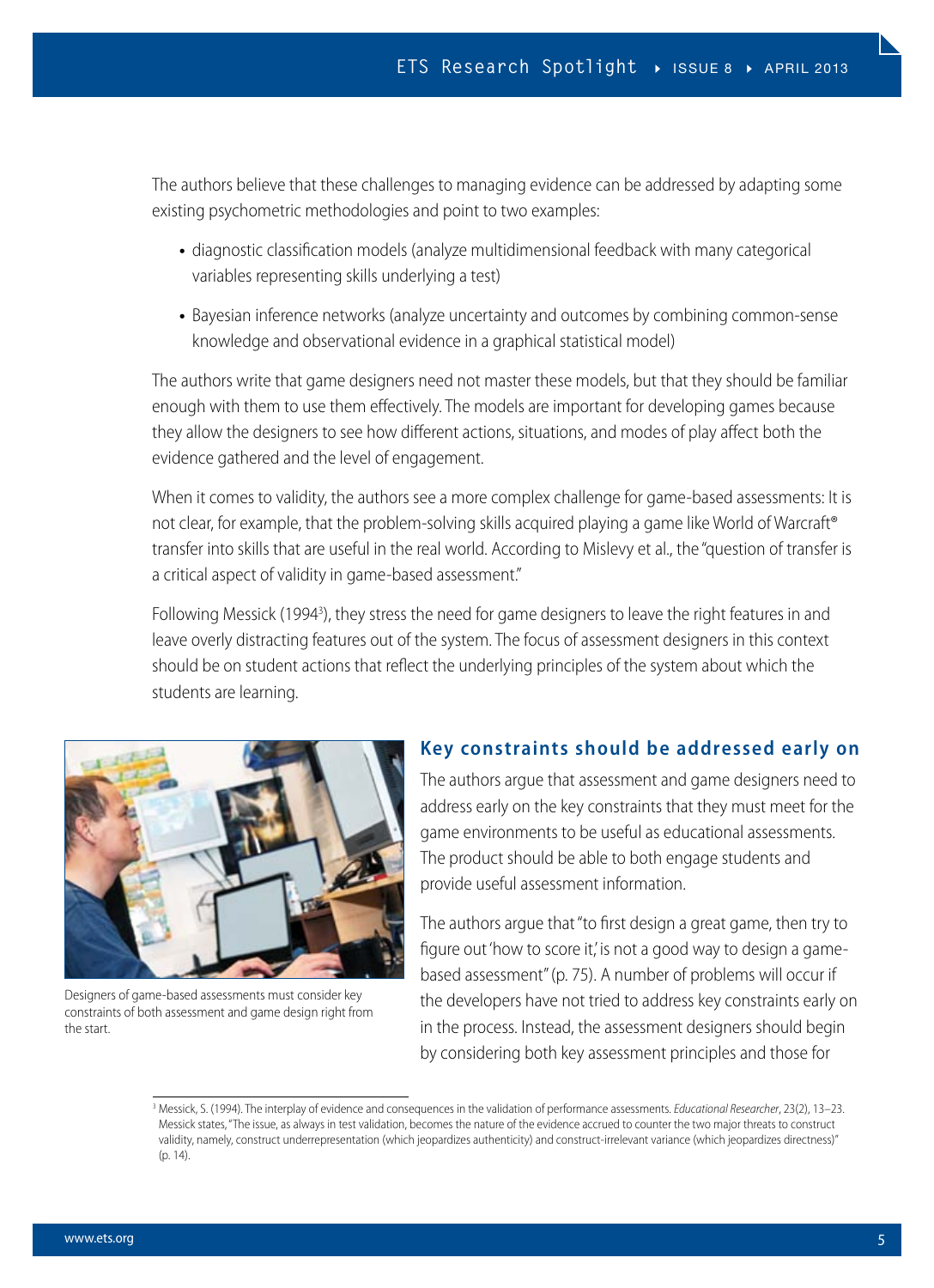design of games and computer simulations. The evidence argument should be brought in early on so that the developers can focus on the kinds of knowledge and skills we want the students to display in the assessment.

#### **Discussion and the way forward**

When the authors look to the future, they suggest a path forward along three lines of work. The first entails learning from previous work to develop computer simulations and game-based assessments. The second is theory, and seeks to discover and make the underlying concepts and principles explicit while creating a shared language that experts coming from different backgrounds can share. The third calls for creating reusable elements that improve the efficiency of building game-based assessments.

## You May Also Be Interested In …

*Listed below are some ETS resources and publications related to research on gaming and assessment.*

#### **RESOURCES**

In response to fundamental shifts in societal views about teaching, learning, and assessment, ETS has created a new Center for Advanced Psychometrics (CAP). The Center will focus on developing and applying psychometric models to support the development, analysis, and scoring of a new generation of assessments.

The center will be part of ETS Research & Development's Statistical Analysis, Data Analysis, and Psychometric Research area. It will eventually tackle issues such as:

- data collected from simulations and intelligent tutoring systems
- dynamic models
- statistical models for complex assessment tasks of educational constructs that integrate cognitive science with psychometrics
- psychometric modeling for novel constructs such as collaborative problem solving
- data mining techniques applied to assessment data

Learn more at **[www.ets.org/newsroom](http://www.ets.org/newsroom)**.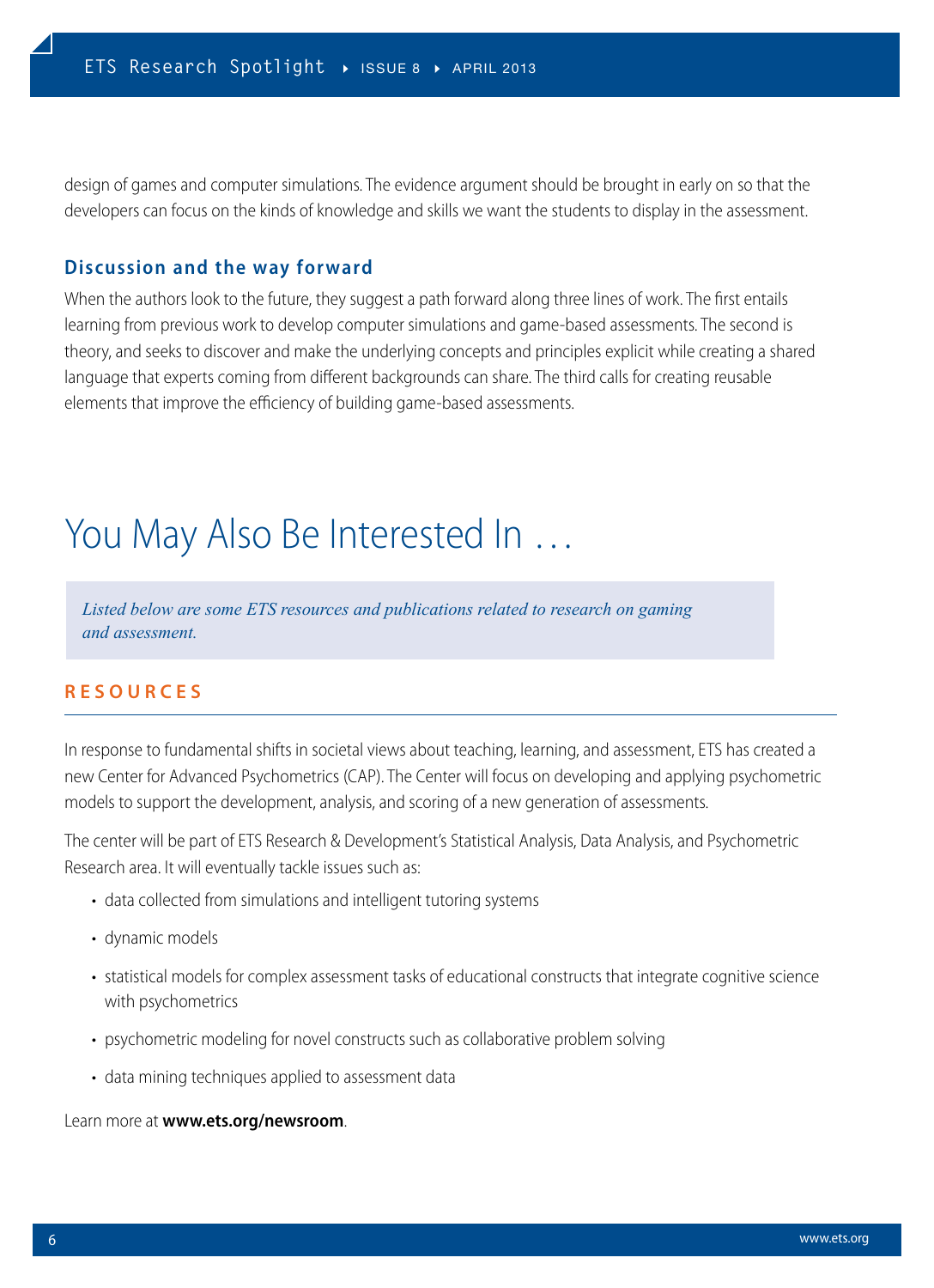#### **PUBLICATIONS**

*Citation records for these and other publications are available in the ETS ReSEARCHER database at*  **<http://search.ets.org/researcher>***. Where available, the database contains the full text of ETS-published works and links to the publisher's abstract for works that ETS staff members published in independent venues, such as journals and books.*

#### **2012**

#### **Exploring the Role of Games in Educational Assessment**

D. Zapata-Rivera & M. I. Bauer (2012) Chapter in *Technology-Based Assessments for 21st Century Skills: Theoretical and Practical Implications from Modern Research,* pp. 149–171 Editors: M. C. Mayrath, J. Clarke-Midura, D. H. Robinson, & G. Schraw Publisher: Information Age Publishing

#### **2009**

#### **Melding the Power of Serious Games and Embedded Assessment to Monitor and Foster Learning: Flow and Grow**

V. J. Shute, M. Ventura, M. I. Bauer, & D. Zapata-Rivera (2009) Chapter in *Serious Games: Mechanisms and Effects*, pp. 295–321 Editors: U. Ritterfeld, M. J. Cody, & P. Vorderer Publisher: Routledge

#### **Combining Learning and Assessment in Assessment-Based Gaming Environments: A Case Study from a New York City School**

D. Zapata-Rivera, W. H. VanWinkle, B. Doyle, A. Buteux, & M. I. Bauer

#### *Interactive Technology and Smart Education*, Vol. 6, No. 3, pp. 173–188

#### **2008**

#### **Monitoring and Fostering Learning Through Games and Embedded Assessments**

V. J. Shute, M. Ventura, M. I. Bauer, & D. Zapata-Rivera

ETS Research Report No. RR-08-69